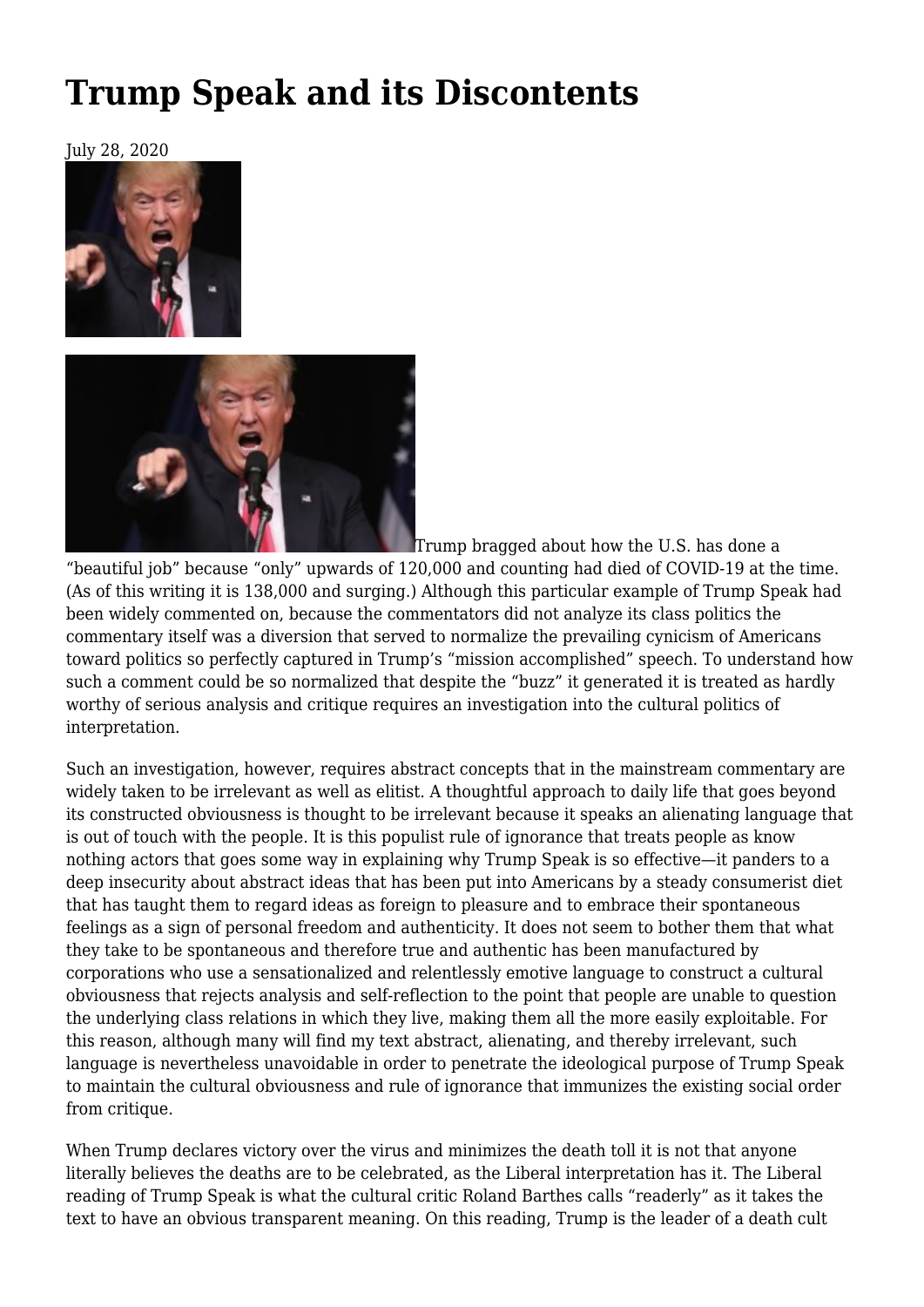that all rational people find abhorrent. In the Liberal ideology, "ideology" is always for "those" dogmatic types, "we" are "open minded" and "clear thinking," as in, "don't those people know that rational governments like those of Western Europe have flattened the curve without massively increasing unemployment?" On this view America will "return to normal" when it elects an enlightened and responsible administration.

Another popular (mis)reading of Trump Speak is what Barthes calls the "writerly" interpretation, which is given by right-wingers who, in the words of cyber-libertarian Peter Thiel, "take Trump seriously but not literally." On this interpretation, Trump Speak makes the pandemic seem like something Americans should be proud in "fighting," as if it were a great patriotic war in which the dead sacrificed their lives to protect the homeland from a foreign invader. Like the old postmodernists, Right-wingers reject the readerly transparency of meaning as a totalitarian imposition on the pleasures of interpretation to be found in the performative aspect of Trump Speak, in "how" it says rather (more) than "what" it says. This is simply the obverse of the Liberal ideology except instead of "ideology" being defined "negatively" as "bad" ideas "those people" naively believe, it is defined as the "good ideas" we rightly "value," as in religious discourses. On this view America will "return to normal" when it truly and sincerely believes in its founding beliefs.

There is an alternative writerly interpretation found in Left discourses that also understands ideology as performative speech but on this reading the meaning of Trump Speak is neither in its literally irrational content nor its affirmative tone, but in its political implication in justifying the "return to work" policies that benefit the elites while sacrificing the lives of the American people. Here the "return to normal" is the problem and America must learn to value the "other" America of the dispossessed and dehumanized.

In the Leftist interpretation, Trump Speak is what Foucault called an "event": "the appropriation of a vocabulary turned against those who once used it." Trump Speak is "event-al" because, as one *New York Times* commentator put it, he has "stolen philosophy's critical tools" and deconstructed objective facts for the "post-truth era" (Williams, Opinion, April 17, 2017). On this view, "the Trumpian version of reality" conforms to the same theory of knowledge associated with celebrity postmodern academics like Derrida, Foucault, and Latour, who claim that "truth is not found, but made, and making truth means exercising power." (Truth, however, is neither objectively found nor opportunistically made. It is an historical effect.)

The above are all localizing readings of Trump Speak that allow the readers to continue to believe that how one reads (the cultural politics of interpretation) matters more than why read (the outside of interpretation). Reading, however, is always the cultural effect of class.

Reading, in other words, is not an isolated act of interpretation (discovering "the truth"), nor is it an ethical performance (making "my truth"). Reading is a social process that is needed to train the workforce to submit to being exploited by capital. Truth, historically, is that which is socially necessary to believe in order to reproduce the class relations. In other words, language is neither an object of "readerly" transparency or "writerly" performativity, as discourse theorists claim, but a "speecherly" medium, what Marx and Engels call "practical consciousness" (*The German Ideology*), that ideologically mediates the class relations in such a way as to re-secure them at a time of crisis when they are being called into question by newer and more advanced forms of socially productive labor. This is why Marx, in *The Eighteenth Brumaire*, calls counter-revolutionary speech "farcical" and proletarian revolution the "poetry of the future."

None of the "interpretations" of Trump's bragging about the U.S.'s failure to contain the pandemic are able to uncover the "speecherly" dimension of Trump Speak as an ideological reflection of what Marx called the contradiction between the "forces of production" (science and technology) and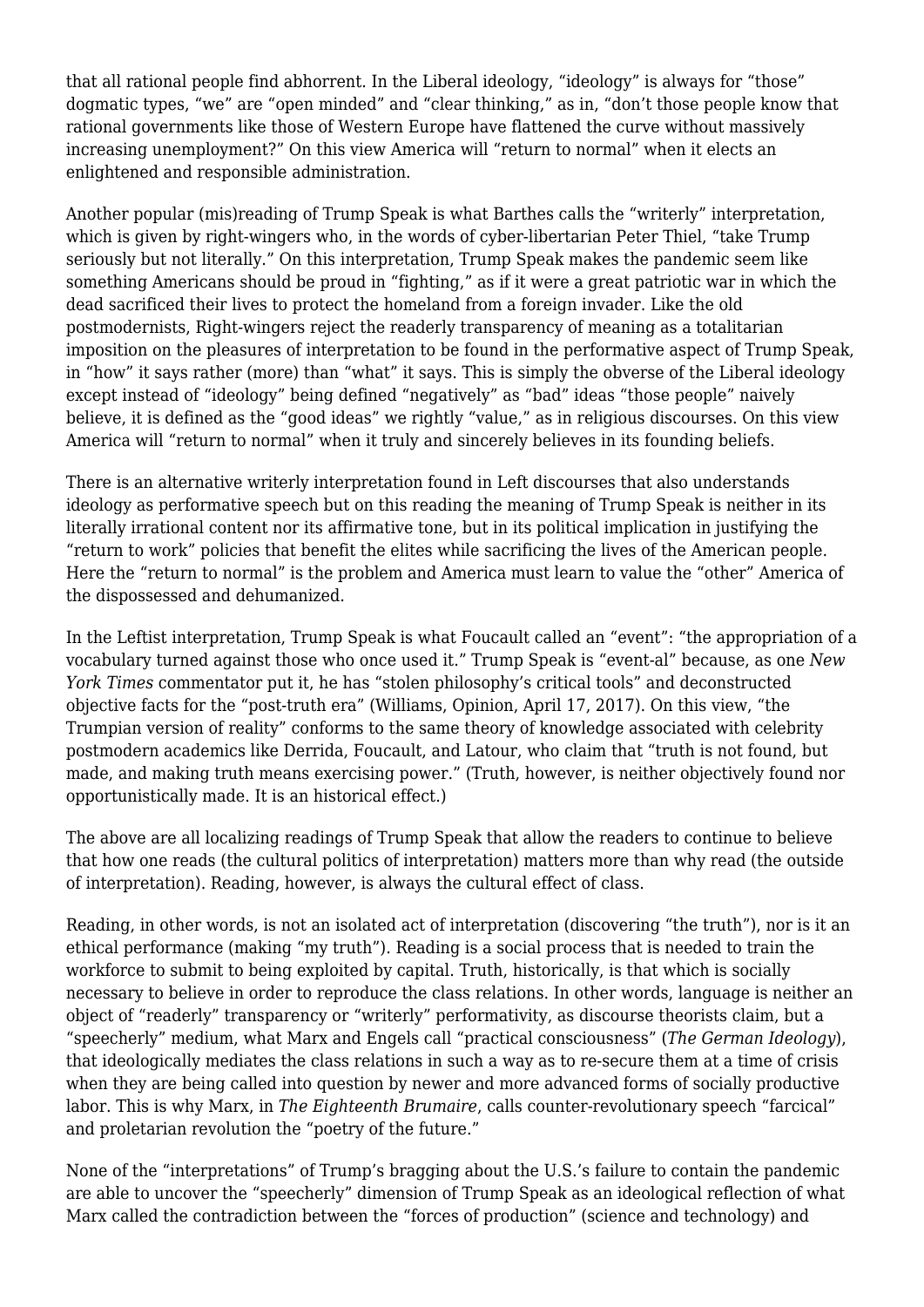"relations of production" (private ownership and class inequality). What is rarely commented on and never focused on in any sustained way is the fact that the U.S. should be in the forefront of fighting COVID-19 given its historic accumulation of wealth and advanced scientific knowledges and the only reason it is not is because its ruling class regressively prioritizes what is profitable for the owners as the sole measure of the social good and, therefore, considers market forces the only mechanism of real solutions.

The result is that whatever is seen as necessary for the production and accumulation of private wealth, such as corporate bailouts, tax cuts on the wealthy, and reopening the economy, is made into the standard of "liberty" and freedom while everything that stands to cut into the private appropriation of social wealth, such as government health care, socialized public utilities like education and housing, and a federal jobs guarantee, is made to seem "un-American" and tyrannical.

But the sideshow of who or what is or is not American is itself a diversion because none of the proposed "socialist" reforms will change the underlying class relations which explain why in a capitalist system the needs of workers for nutritious food, adequate housing, easily accessible health care, an advanced and worldly education, a meaningful cultural life, and so on, cannot be met despite the material and technical capability of doing so, which the workers have themselves produced, being abundantly available. Instead we get the ritualized outrage over Trump Speak. The circus without the bread.

The "speecherly" meaning of Trump Speak, the fact that what he is saying by bragging about the criminal U.S. response to the pandemic is that Americans must be proud to sacrifice their lives on the altar of Capital, is a reflection of the brutal reality of high-tech multinational capitalism in which the workers of the world have no alternative but to submit to having their labor exploited to make profit for the owners or die.

But Trump understands, as all good managers do, that to be an effective boss requires not only authority but respect for authority, and to instill such respect it is necessary to speak to working people in an obsequious and patronizing way to make it easier for them to accept the reality of what is required by the law of profit. This explains the jokey "upbeat" tone and child-like cadence of Trump Speak as well as the diversionary Liberal focus on its arrogant stupidity. Both, in different idioms directed to different audiences, are ways of making the brutal abject misery of capitalism more emotionally tolerable.

The "writerly" meaning of Trump Speak, its boorish smugness and goofy out of touch tone, reflects the ideological subjectivity required of the workforce so as to reproduce the class relations of production. His Liberal readers simply find his performance ineffective for doing the job of being the boss of America. They want a "real" (no malarkey!) boss that makes them feel like he's really listening. What they fear is the loss of respect for the boss. They fear the boss being a joke because they require a rational public sphere to institute their "reasonable" and "realistic" proposals to "save" capitalism. Meanwhile, the rural and suburban so-called "middle class" Americans who sacrificed their educations to their careers in serving the bosses feel less insecure about their life choice when the boss acts the fool, so long as he threatens the others who don't see the funny in the fascism.

The fact that Trump can brag about the necronomics of the U.S. so openly and it is not exposed for what it is at bottom—the failure of capitalism—is a testament to the underlying consensus between Trump Speak and his American audience. Beyond whatever surface differences that exist, all are already in agreement that there is no alternative to capitalism and we must learn to live with it by making its brutalities more tolerable. This explains why despite the fact that no one can take Trump seriously or believe anything he says, there is no real interest in contesting the class ideology Trump